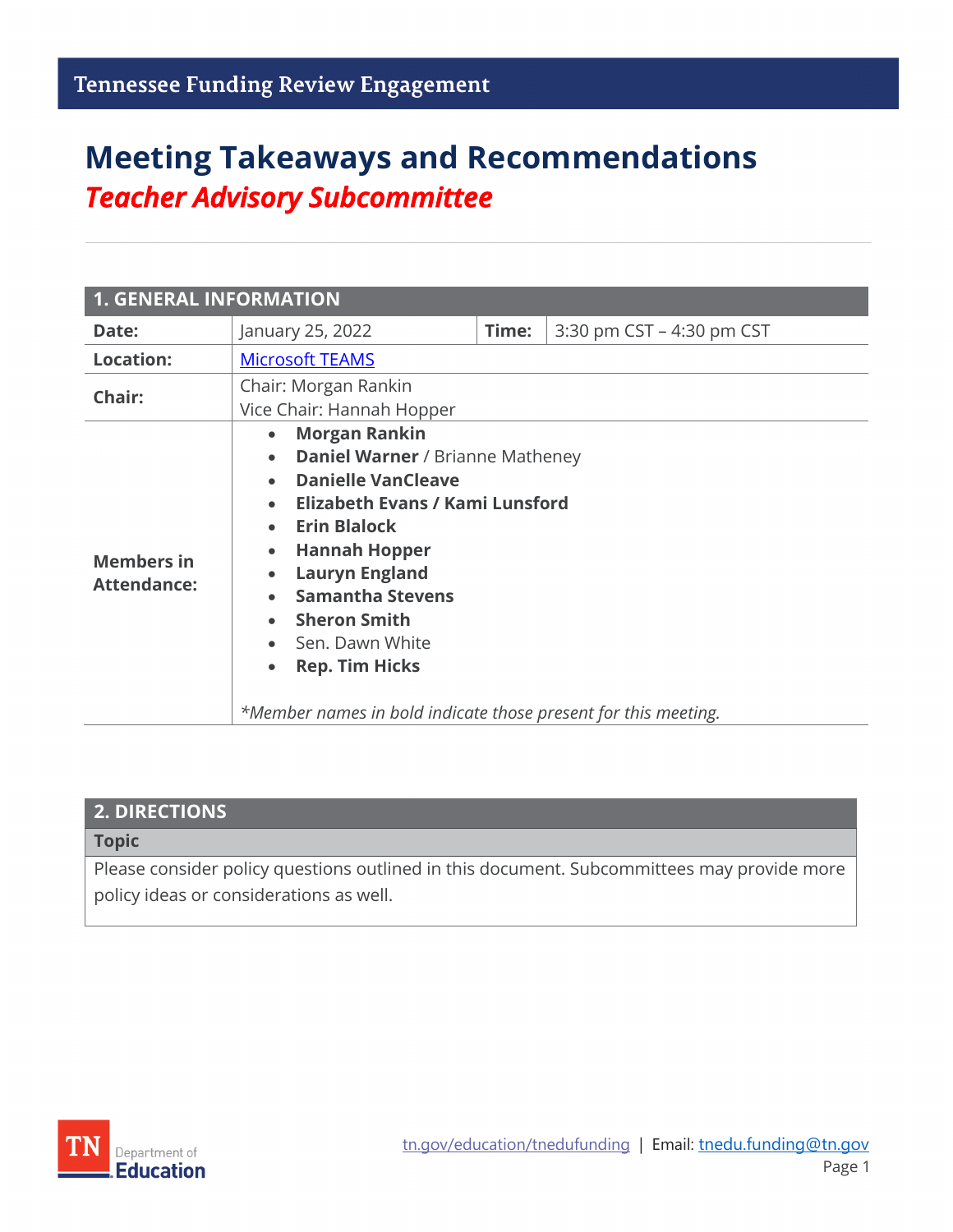### **Subcommittee Policy Reflections and Feedback**

| <b>Policy Idea</b>                                                | <b>Subcommittee Feedback</b>                                                                                                                                                                                                                                                                                                                                                                                                                                                                                                                                                                                                            |  |
|-------------------------------------------------------------------|-----------------------------------------------------------------------------------------------------------------------------------------------------------------------------------------------------------------------------------------------------------------------------------------------------------------------------------------------------------------------------------------------------------------------------------------------------------------------------------------------------------------------------------------------------------------------------------------------------------------------------------------|--|
| <b>Policy: Definition of</b><br><b>Economically Disadvantaged</b> | <b>Current: Direct Certification</b>                                                                                                                                                                                                                                                                                                                                                                                                                                                                                                                                                                                                    |  |
| <b>Policy: Definition of</b><br><b>Concentration of Poverty</b>   | Current: Attending a Title I School                                                                                                                                                                                                                                                                                                                                                                                                                                                                                                                                                                                                     |  |
| <b>Policy: Definition of Sparsity</b>                             | Current: Students per square mile (federal is 10, but the range is<br>10-25 students)                                                                                                                                                                                                                                                                                                                                                                                                                                                                                                                                                   |  |
| <b>Policy: Teacher Salaries</b>                                   | Question: What, if any, requirements should the formula require<br>on investing new education dollars into existing educator salaries<br>moving forward?<br>forward?<br>20% increase to base pay - absolute min of 50K and<br>fiscally incentivizing teachers - ex: retention bonuses<br>Allocated money needs to come to teachers - avoid<br>٠<br>stipends/discretionary spending (transparency in<br>spending).<br>Incentivizing teachers to teach in struggling schools/low-<br>performing                                                                                                                                           |  |
| <b>Policy: Teacher Salaries</b>                                   | Question: Are there any other policies for teacher salaries that<br>should be included?<br>Limiting districts from implementing merit-based salary<br>schedules                                                                                                                                                                                                                                                                                                                                                                                                                                                                         |  |
| <b>Policy: Tutoring</b>                                           | Question: This is required for students who score at "Below" on<br>the 3rd grade TCAP beginning SY23-24. Should there be funding<br>included in the formula for this legally required support?<br>Legally required = agreement it should be included<br>Include appropriate funding for staffing (preferably<br>certified teachers).<br>Appropriate funding to provide additional opportunities to<br>weave in community.<br>Strategies to incentivize and leverage community<br>resources/supports that are already in place.<br>Include funding for meals and transportation.<br>Appropriate funding for quality resources/materials. |  |

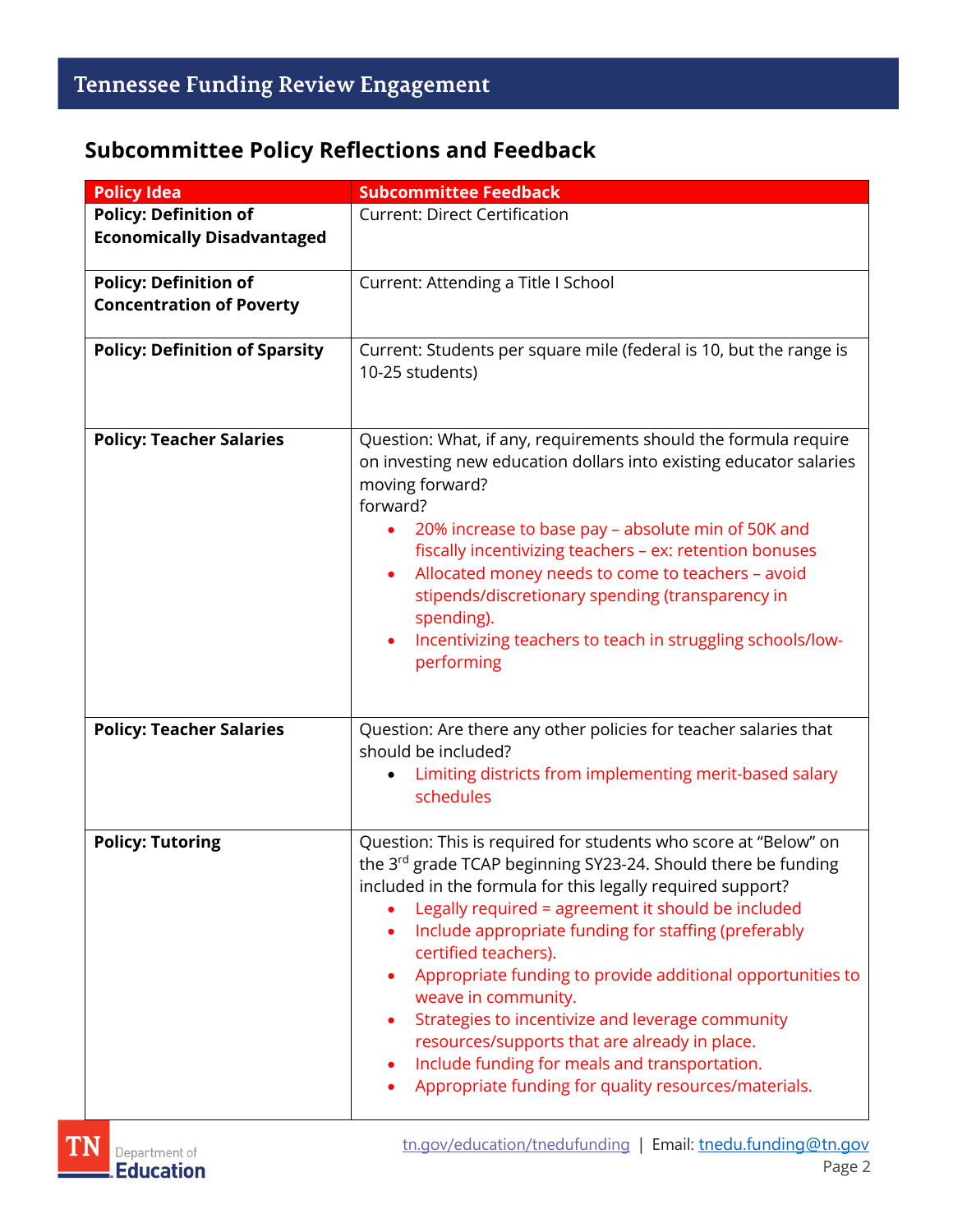| <b>Policy: CTE</b>            | Question: Please review the CTE content and provide feedback on<br>how TN may choose to address CTE considerations.                                                                                                                                                                                                                                                                                                                                                                                                                                                                                                |
|-------------------------------|--------------------------------------------------------------------------------------------------------------------------------------------------------------------------------------------------------------------------------------------------------------------------------------------------------------------------------------------------------------------------------------------------------------------------------------------------------------------------------------------------------------------------------------------------------------------------------------------------------------------|
| <b>Policy: K-2 Weight</b>     | Question from the Steering Committee: How might you consider<br>a K-2 weight or additional investment in the earlier grades?<br>Additional funding for interventionists at the K-2 level -<br>preferably certified personnel.<br>Funding for educational assistants to provide classroom<br>support and associated training<br>High quality resources and materials to mitigate teachers'<br>purchasing on their own (books, decodables, math<br>manipulatives, etc.).<br>Funding to build parent self-efficacy and family<br>engagement (beyond Title funds).                                                     |
| <b>Policy: Outcomes</b>       | Question from the Steering Committee: They would like to see<br>outcomes options for <b>middle school</b> . What outcomes does your<br>subcommittee recommend?<br>Additional funding for providing all students with<br>transitional planning with a counselor/support<br>staff/career coach.<br>Concept: incentivize growth/increase in (i.e., family<br>$\bullet$<br>involvement<br>School-based class-size ratios                                                                                                                                                                                               |
| <b>Policy: Outcomes</b>       | Question from the Steering Committee: They would like to see<br>other outcomes options for elementary school. What outcomes<br>does your subcommittee recommend?<br>Additional funding for providing all students with<br>transitional planning with a counselor/support<br>staff/career coach.<br>Flexibility to choose from a list of outcomes for elem<br>٠<br>literacy (i.e., STAR Reading, Easy CBM)<br>Concept: incentivize growth/increase in (i.e., family<br>involvement<br>Mindful to select from what we already have / avoid<br>negative impact on instruction time.<br>School-based class-size ratios |
| <b>Policy: Accountability</b> | Question from the Steering Committee: What accountability<br>measures should be included in any new formula proposal, or<br>what ideas do you have?                                                                                                                                                                                                                                                                                                                                                                                                                                                                |

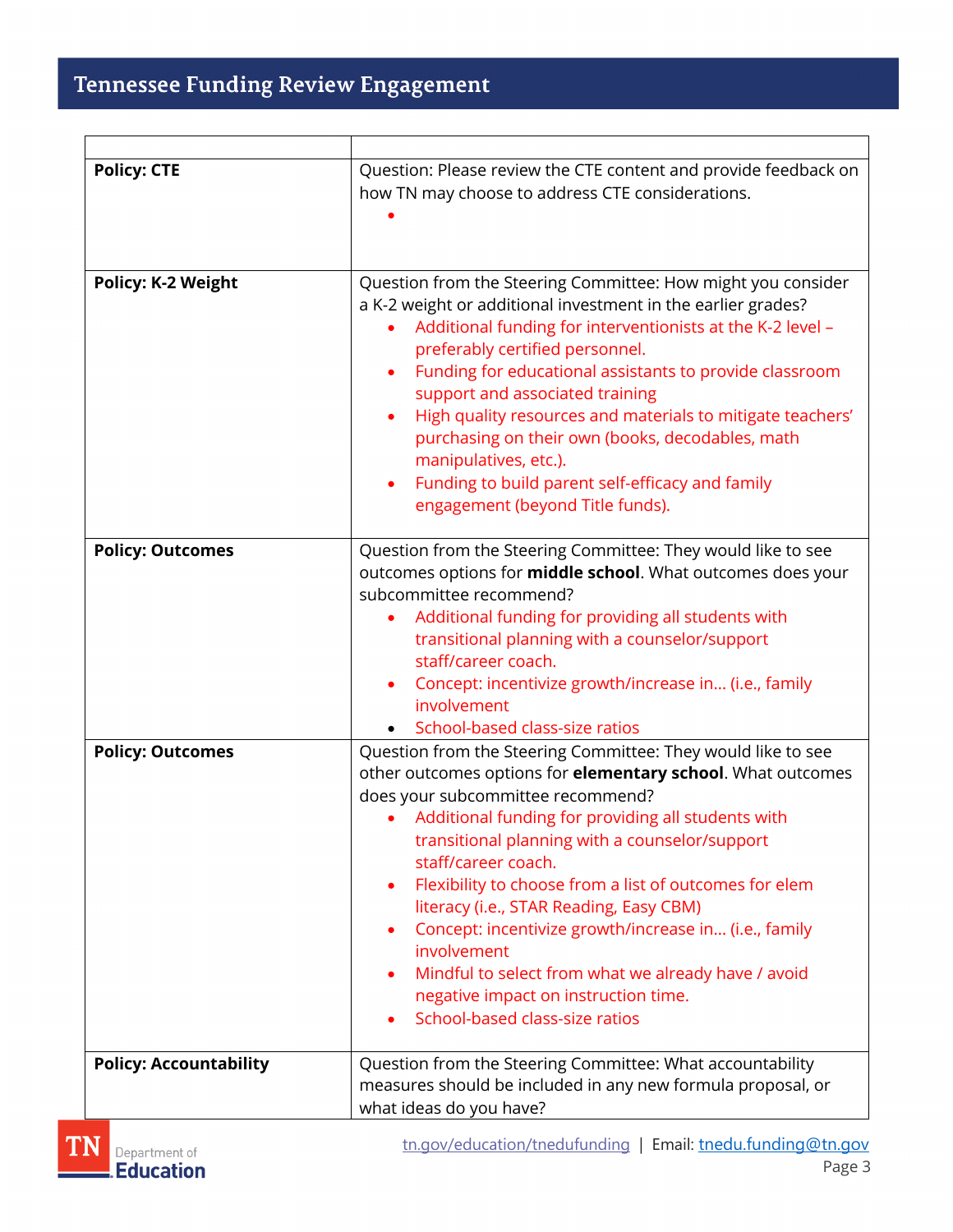## Tennessee Funding Review Engagement

|                                                                | Teacher Accountability: funding to ensure shift from a<br>compliance to growth mindset - teacher support<br>structures (i.e., academic coaches, professional learning).<br>Possibly explore new systems of educator evaluation that<br>avoids 'one size fits all.'<br>Concept - emphasize growth as well as equity across the<br>state                                                                                                                                                              |  |
|----------------------------------------------------------------|-----------------------------------------------------------------------------------------------------------------------------------------------------------------------------------------------------------------------------------------------------------------------------------------------------------------------------------------------------------------------------------------------------------------------------------------------------------------------------------------------------|--|
| <b>Policy: Reporting</b>                                       | Question: What information should be included in public<br>reporting for school and for district level financials?<br>Transparency about how funding is used, particularly<br>regarding school choice - funding going to publicly<br>educated students.<br>Transparency on reporting for differing requirements due<br>to school structure (public vs private/charter vs religious-<br>based, etc.)<br>Not focused on partisan system - lasting and impactful for<br>TN students for years to come. |  |
| <b>Policy: Funding Year</b>                                    | Question: Should funding reflect the current year or the prior<br>year (as it does now)? For fast-growing districts, it may be<br>beneficial to receive the funds in real time to meet the costs of<br>that year and for declining enrollment districts, it may be harder<br>to adjust budgets in real time. Given that challenge, are there<br>mitigation ideas?                                                                                                                                   |  |
| <b>Policy: ADM Shifts</b>                                      | Question: Student enrollment may fluctuate down in a given year<br>(up or down). Should there be any consideration for hold<br>harmless or fixed costs, or should the funding be specific and<br>reflective of the actual enrollment?                                                                                                                                                                                                                                                               |  |
| <b>Policy: Maintenance of Effort</b>                           | Question: How should we consider Maintenance of Effort at the<br>local level? (It provides consistent funding but may deter local<br>investment because of the requirement to continue).                                                                                                                                                                                                                                                                                                            |  |
| <b>Policy: Professional</b><br><b>Development and Training</b> | Question: Are there any professional development opportunities<br>or additional supports that should be provided?<br>Possibility of providing funding to support ancillary costs<br>related to registration, travel, etc. for quality (wider range<br>beyond state level) professional development<br>opportunities. Content-specific PD. Virtual collaboration                                                                                                                                     |  |